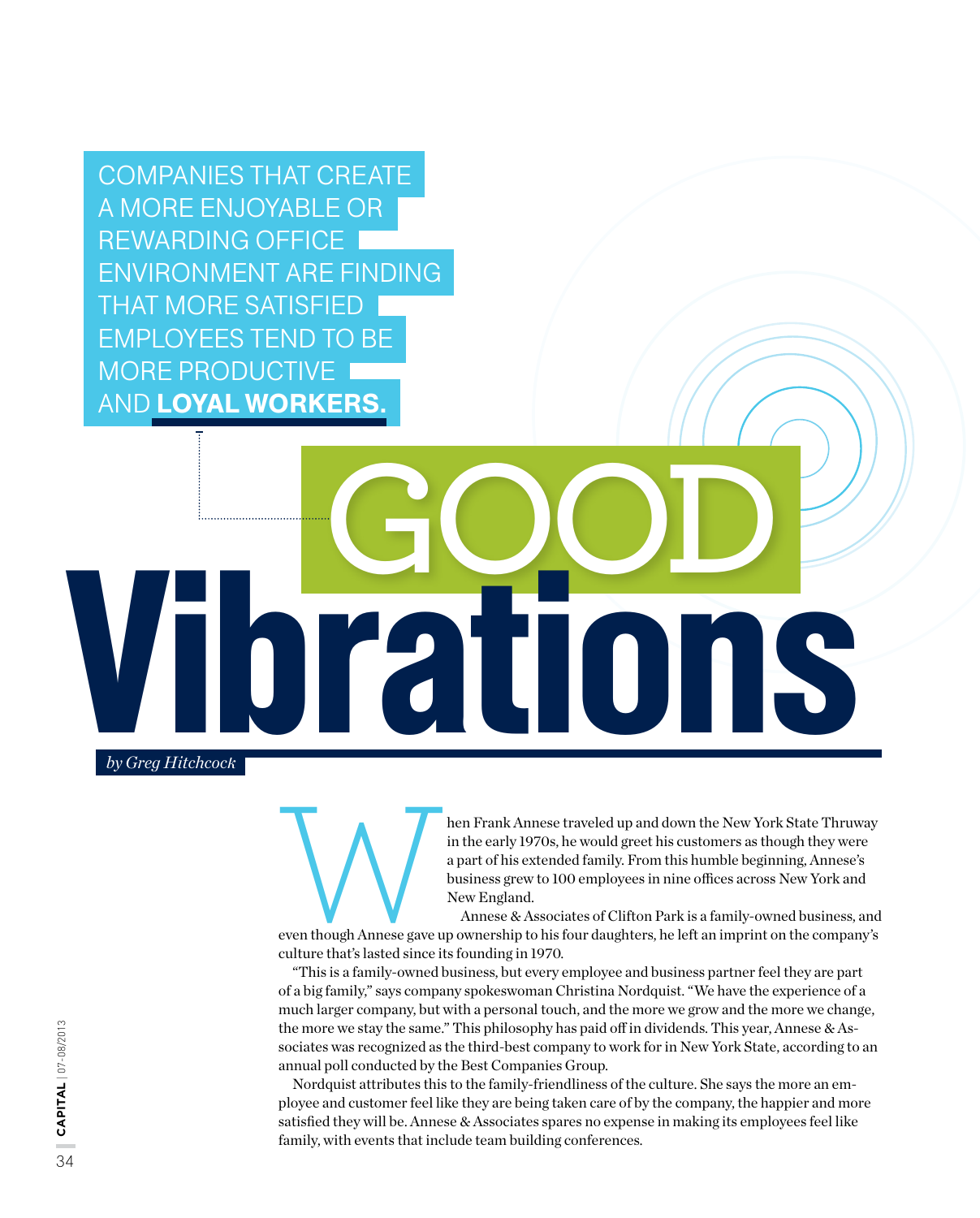"It's expensive, but the results are far reaching," Nordquist says. "The company is committed to customer excellence by forming personal relationships."

Business models founded on cultural values may have found ways to increase worker happiness, resulting in increased productivity. Studies have shown that workers' well-being has many benefits for both individual employees and the companies they work for, including making superior decisions and improving interpersonal behavior.

According to CareerBliss.com, as reported by *Forbes* magazine, the company with the greatest gain of happy workers each year is Google. In addition to free haircuts, gourmet food, on-site doctors, and high-tech toilets, Google employees are entitled to death benefits. *Forbes* reports that if a Google employee passes away, the surviving spouse or domestic partner receives a check for 50 percent of his or her annual salary for 10 years.

Like Google, some Capital Region businesses offer more than just a steady paycheck to their employees. Some have found success in creating a unique workplace culture that puts a premium on relationships, personal development, and satisfaction. COORDING TO A 2012 DELOITTE STUDY,<br>
Like Google, some Capital<br>
Region businesses<br>
offer more than just<br>
a steady paycheck<br>
to their employees.<br>
Some have found<br>
sunique workplace<br>
sunique workplace<br>
a premium on relation-<br>

## Breaking Down Barriers

Located in Saratoga Springs, the city of innovation and the arts, one business knows what it takes to be a success as defined by its culture.

Fingerpaint Marketing, a full-service advertising agency, was founded in 2008 on its values of collaboration, teamwork, and equality, according to the company's founder Ed Mitzen. When you walk into its office, located in a renovated Borders Bookstore on Broadway, the first thing you notice is the open environment where approximately 70 people work.

"Advertising is primarily a team

sport," Mitzen says. "If you work on a project, you have a lot of different people with different skill sets working on the project together. It is a culturally different environment, so we have gone the non-traditional route."

At Fingerpaint, no one has a title or an office, and everyone owns stock in the company.

According to Mitzen, advertising can be stressful and requires long hours. In that regard, Fingerpaint seeks team players. "We didn't want an office mentality. We wanted to have people in this together," Mitzen says. "I've been in business for quite a while and seen models that I think work and those that I have not really liked. When we founded our company, it was an opportunity to create our own culture.

"For those that are looking for that type of environment, it seems to be very inspiring to them," Mitzen says. "The quality of our

The company also shares something that many others do not—company stock. One hundred shares of stock are given to new Fingerpaint employees, which gives them a sense of ownership in the company, Mitzen says. "I think giving people stock in the company was a big step," he says. "In my past life with other businesses that I have worked in, company stock was always reserved for senior executive staff. With our company, everyone can share

Andy Pyfer leads the strategy group and business development at Fingerpaint. He came from the corporate world with a corporate mentality.

in that down the road."

work is directly

tied to the quality of people here."

"Even though we have a clear sense of organizational structure, I think it gives everyone a feeling that their voice counts," he says of the Fingerpaint culture. "When you don't have labels, only functional areas, this creates an environment where collaboration is expected and appreciated."

Fingerpaint employees are organized into clusters. Each individual team includes someone responsible for accounts, someone who manages projects, and a creative staff.

Privacy, however, is not overlooked. The company created space for rooms where people can make personal calls or have personal meetings when needed. But Pyfer says the company's culture reflects one of openness, which is demonstrated through the hiring process.

"A lot of times I don't have candidates' technical skills to evaluate," he says. "What I always try to evaluate is if they are going to fit in our culture."

**94 PERCENT OF EXECUTIVES BELIEVE A DISTINCT WORKPLACE CULTURE IS** important to business success.

## DREAM A LITTLE DREAM

At the end of 2009, when managing director William Newman was at a leadership conference with Northwestern Mutual, it was the first time he heard of the book *The Dream Manager*, by Matthew Kelly.

In the style of *The Five Dysfunctions of a Team*, it is a fictional story about a janitorial company that had tremendous turnover, costing the business a great deal of money. The company solved its problems by starting a dream management program.

"The basic premise is when you have happier employees built into your daily culture, they are much more productive," Lauri Spargo, practice manager for Northwestern Mutual, says.

Northwestern Mutual embraced

**CAPITAL** | 07-08/2013 35**capital** | 07-08/2013